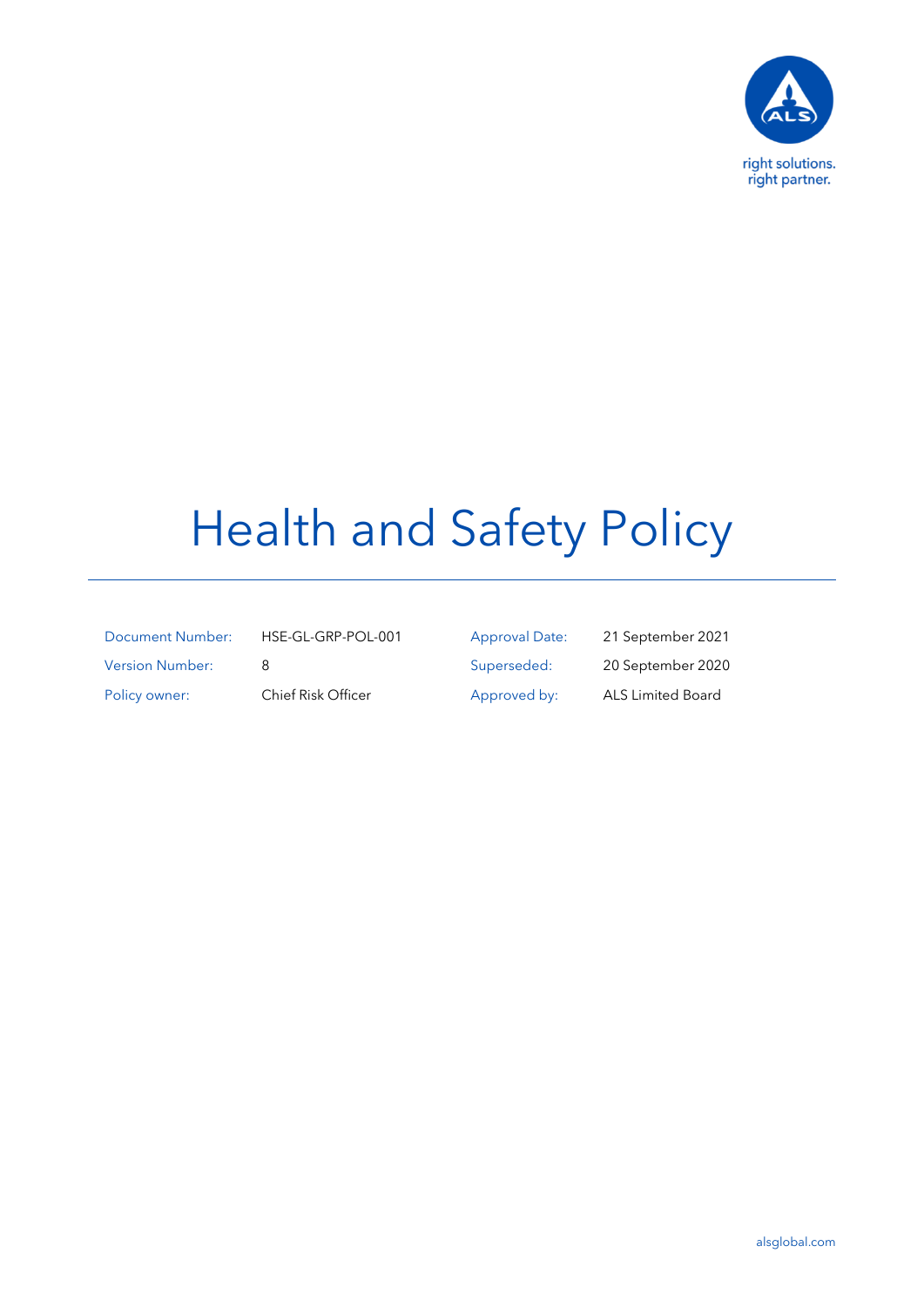

## Health and Safety Policy

ALS Limited views its responsibility to provide a safe and healthy workplace for all employees, contractors and visitors as essential to its long-term success. Our global operations and geographically dispersed workforce adopt our core value 'safety is a priority' as a consistent approach for everything we do.

ALS Limited is committed to continual improvement of our health and safety management systems and performance with the goal of identifying, controlling and eliminating workplace hazards, injury, illness and psychosocial risks.

We aim to achieve this by:

- Ensuring compliance with legislative and contemporary industry standards and where local laws do not provide adequate controls, applying our Corporate HSE Standard as the minimum benchmark for compliance.
- Developing and reviewing measurable objectives and targets that promote continuous improvement of our health, safety and well-being program.
- Regularly reviewing our incident reports and key health and safety indicators that are recorded in the Compliance Portal to identify trends in our health and safety performance;
- Reporting, investigating, discussing and learning from all HSE incidents;
- Providing all employees and contractors with a comprehensive induction and ongoing training program;
- Effectively consulting and communicating with our employees,contractors and their appointed representatives to obtain an agreed approach to the control of workplace hazards and prevention of unsafe practices, including psychosocial risks;
- Monitoring and evaluating our health, safety and well-being programs by conducting regular audits and inspections; and
- Periodically reviewing our policies and procedures to maintain their relevance.

Authorised by:

Raj Naran Managing Director

Date: 21 September, 2021.